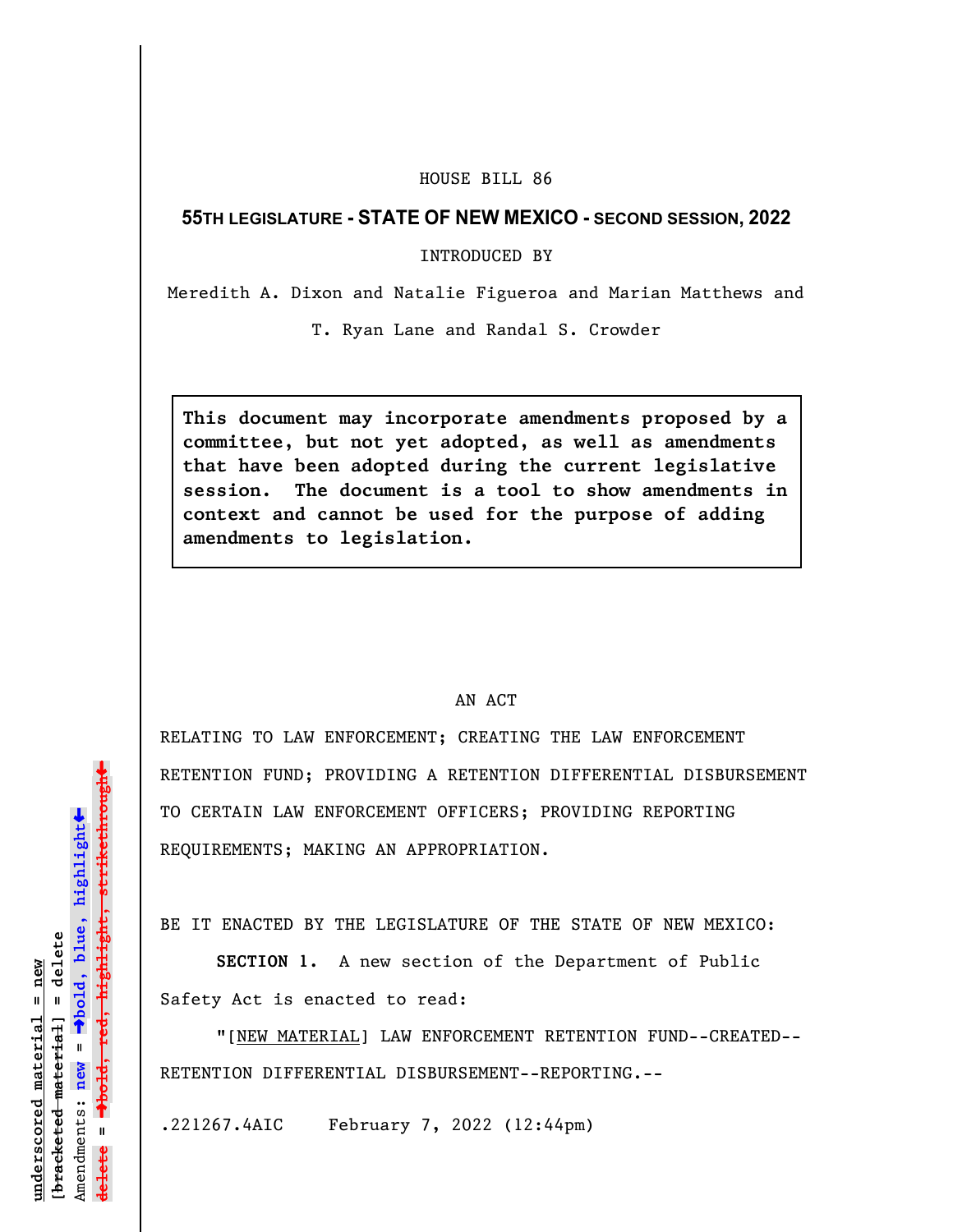A. The "law enforcement retention fund" is created in the state treasury. The fund consists of money appropriated by the legislature, federal money granted to the state for the purposes of the fund, income from investment of the fund and money otherwise accruing to the fund. Money in the fund shall not revert to any other fund at the end of a fiscal year. The department shall administer the fund, and money in the fund is appropriated to the department to provide:

(1) retention differential disbursements for law enforcement officers meeting certain levels of tenure; and

(2) support for disbursement administration processes and reporting compliance.

B. Money in the fund shall be disbursed on warrants signed by the secretary of finance and administration pursuant to vouchers signed by the secretary of public safety.

C. Contingent on the completion of reporting requirements provided in Subsection **HAFC**º**F**»**HAFC HAFC**º**G**»**HAFC** of this section, the department shall determine and distribute annually the amount necessary to provide to a law enforcement agency for the purpose of providing a retention differential disbursement to law enforcement officers employed by that law enforcement agency. A law enforcement agency shall expend funding received for no other purpose than that permitted by this section, and any unexpended balance received by a law enforcement agency pursuant to this section at the end of a

.221267.4AIC February 7, 2022 (12:44pm)

 $- 2 -$ 

 $\ddag$ º**bold, red, highlight, strikethrough**  $\ddot{\bullet}$ º**bold, blue, highlight**  $b$ racketed material] = delete **[bracketed material] = delete** inderscored material = new **underscored material = new** Amendments: **new** =  $\mathbf{u}$ Amendments: new **delete =**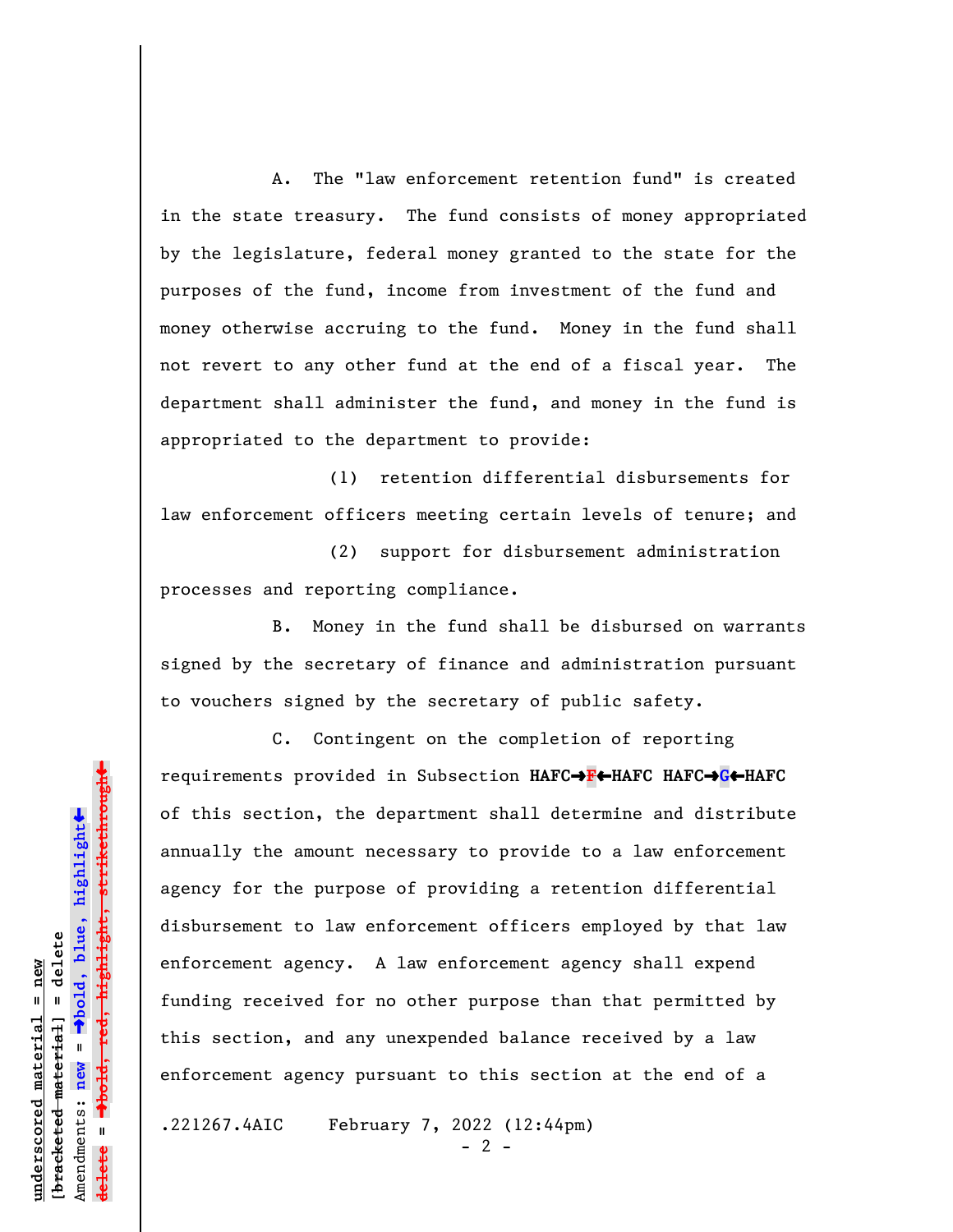fiscal year shall revert to the law enforcement retention fund. The department shall monitor the use of funding and ensure the proper reversions to the law enforcement retention fund.

**HAFC**º**D. A law enforcement officer shall receive a retention differential disbursement in the amount of five percent of the law enforcement officer's salary upon completion of five years of service and for every five years of service completed thereafter, up to twenty years of service; provided that the retention differential disbursement shall be calculated based on the salary of the law enforcement officer on those dates.**»**HAFC**

**HAFC**º**D. A law enforcement officer shall receive a retention differential disbursement in the amount of five percent of the law enforcement officer's salary upon reaching years of service of four, nine, fourteen and nineteen years from the anniversary of the law enforcement officer's date of hire with that law enforcement agency; provided that:**

**(1) the law enforcement officer remains employed as a law enforcement officer with that same law enforcement agency for one additional year; and**

**(2) the retention differential disbursement shall be calculated based on the salary of the law enforcement officer on those dates.**

**E. After the calculations for retention**

.221267.4AIC February 7, 2022 (12:44pm)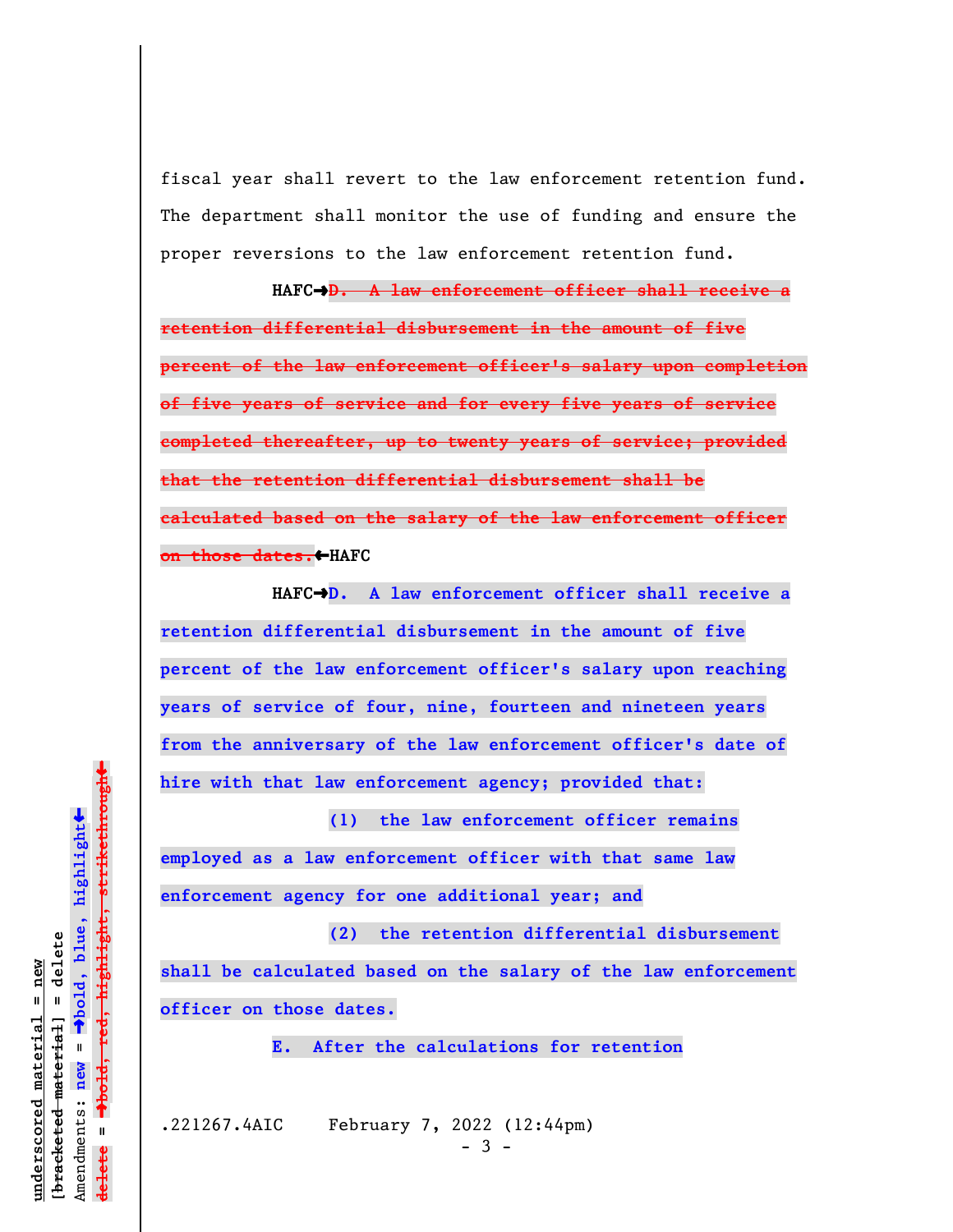**differential disbursements are made in accordance with Subsection D of this section, if the balance in the fund is insufficient to permit the total disbursements provided by Subsection D of this section, the department shall reduce that allocation to the maximum amount permitted by available money in the fund.**»**HAFC**

HAFC→<del>E.←</del>HAFC **F.←HAFC** The amount provided for a retention differential disbursement shall include the amount of employer tax liabilities, which shall be paid by the employer at the time the retention differential disbursement is provided to the law enforcement officer.

HAFC→F.←HAFC G.←HAFC To receive funding pursuant to Subsection C of this section, a law enforcement agency shall make that request to the department prior to June 1 of each fiscal year, and in that request, the agency shall report the following:

(1) the number of officers that are projected to become eligible for a retention differential disbursement in the upcoming fiscal year and the projected amount of the retention differential disbursement, including any employer tax liabilities;

(2) the number of law enforcement officers employed by the law enforcement agency for the last five years;

(3) the number of years of service of each law enforcement officer employed by the law enforcement agency; .221267.4AIC February 7, 2022 (12:44pm)  $4 -$ 

 $\ddag$ º**bold, red, highlight, strikethrough**  $\ddot{\bullet}$ º**bold, blue, highlight**  $b$ racketed material] = delete **[bracketed material] = delete** inderscored material = new **underscored material = new** Amendments: **new** =  $\bar{\mathbf{u}}$ Amendments: new  $\mathbf{u}$ **delete =** lelete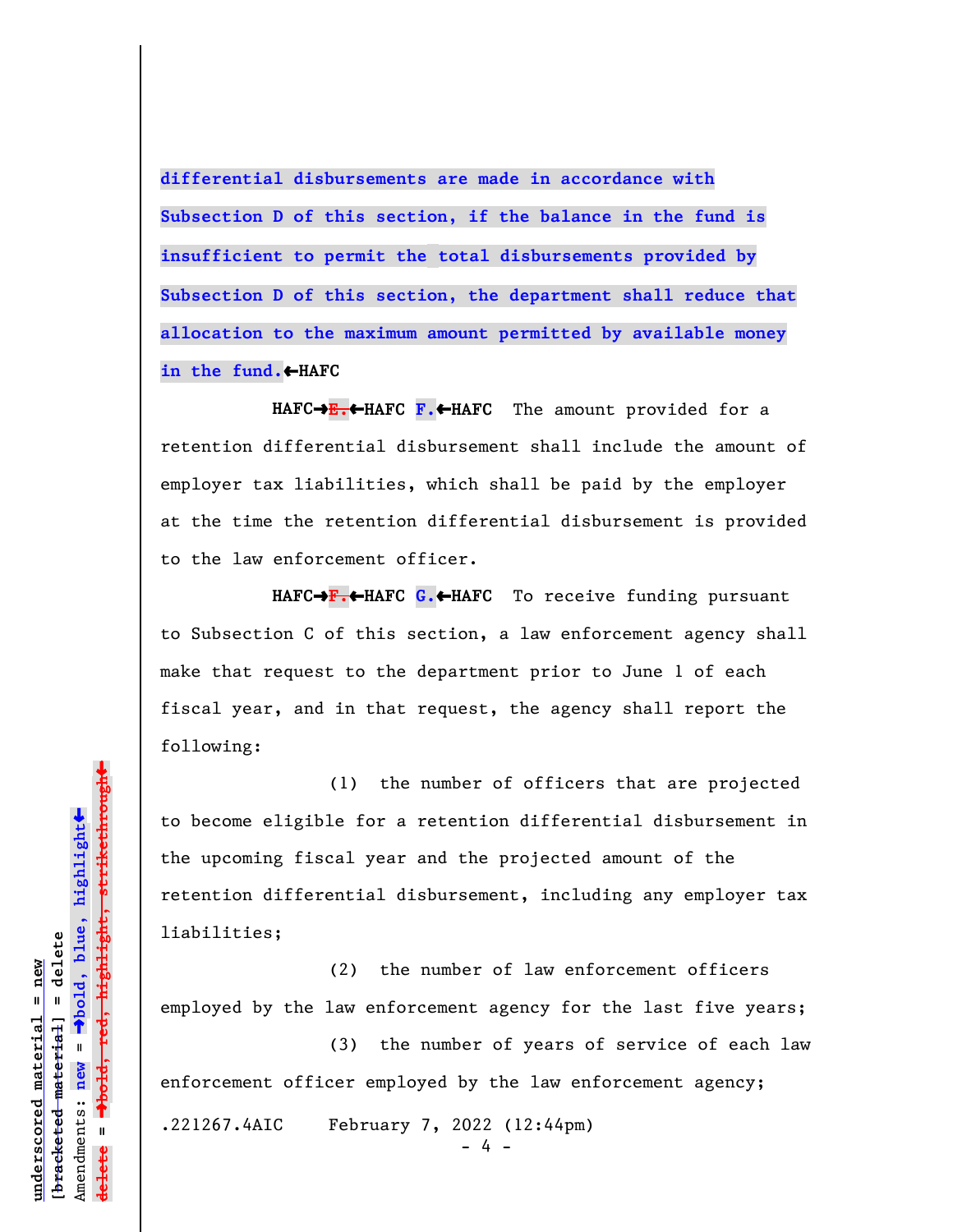(4) the number of law enforcement officers that left the employ of the law enforcement agency in the last year and the stated reasons why each law enforcement officer left the employ of the law enforcement agency;

(5) the number of years of service of each law enforcement officer that left the employ of the law enforcement agency in the last year;

(6) the number of applicants to the law enforcement agency in the last year;

(7) the number of applicants to the law enforcement agency in the last year that attended a law enforcement academy;

(8) the number of law enforcement officers that received one or more certifications in the last year;

(9) the number of law enforcement officers added to the law enforcement agency via lateral transfer and the years of service of each law enforcement officer at each previous law enforcement agency;

(10) any changes to compensation, recruiting, retention or benefits implemented by the law enforcement agency in the last year; and

(11) any other information that is used for determining retention rates unless disclosure of such information is otherwise prohibited by law.

**HAFC**º**G.**»**HAFC H.**»**HAFC** The department shall:

.221267.4AIC February 7, 2022 (12:44pm)

 $-5 -$ 

 $\ddag$ º**bold, red, highlight, strikethrough**  $\ddot{\bullet}$ º**bold, blue, highlight** bracketed material] = delete **[bracketed material] = delete** inderscored material = new **underscored material = new** Amendments: **new** = Amendments: new = **delete =**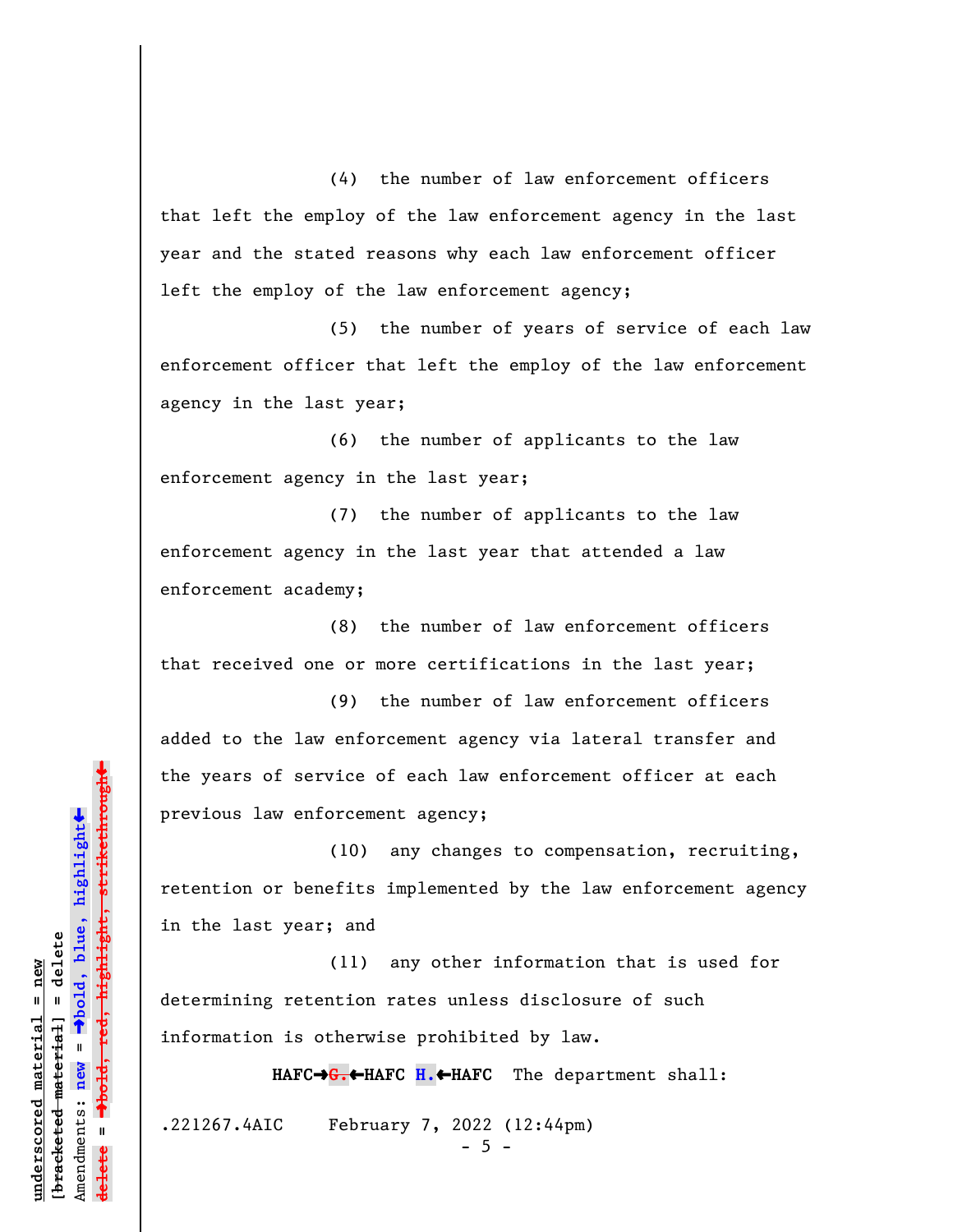(1) provide forms, standards and procedures and related training to law enforcement agencies as necessary for the agencies to report retention information;

(2) maintain the privacy and security of information in accordance with applicable state and federal laws; and

(3) adopt and promulgate rules as necessary to implement the provisions of this section.

**HAFC**º**H.**»**HAFC I.**»**HAFC** The annual report and other statistical data reports generated by the department shall include an evaluation of a program's efficacy in law enforcement retention and shall be made available to law enforcement agencies and the public.

**HAFC**º**I.**»**HAFC J.**»**HAFC** The department shall provide monthly reports to the department of finance and administration and the legislative finance committee about expenditures from the law enforcement retention fund, including an itemized list of expenditures and the balance remaining in the fund.

HAFC→<del>J.←</del>HAFC K.←HAFC The department may waive reporting information required by a law enforcement agency pursuant to Subsection **HAFC**º**F**»**HAFC HAFC**º**G**»**HAFC** of this section; provided that the department shall provide an explanation of its decision in writing.

**HAFC**º**K.**»**HAFC L.**»**HAFC** The department shall submit an annual report providing information collected pursuant to .221267.4AIC February 7, 2022 (12:44pm) - 6 -

 $\ddag$ º**bold, red, highlight, strikethrough**  $\ddot{\bullet}$ º**bold, blue, highlight**  $b$ racketed material] = delete **[bracketed material] = delete** inderscored material = new **underscored material = new** Amendments: **new** =  $\bar{\mathbf{u}}$ Amendments: new **delete =**